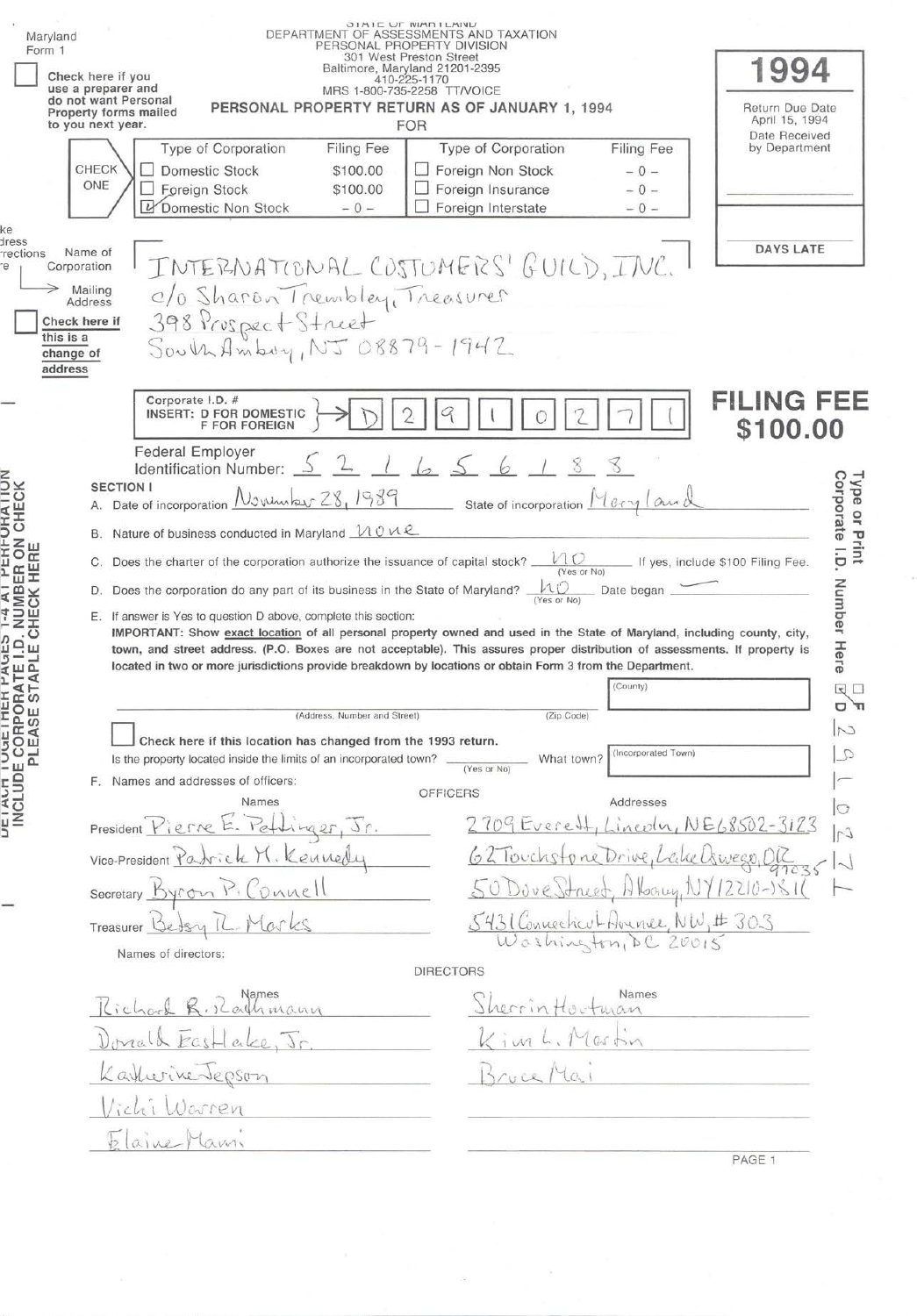# CORPORATION TANGIBLE PERSONAL PROPERTY LOCATED IN MARYLAND EACH QUESTION MUST BE ANSWERED-SEE INSTRUCTIONS ROUND CENTS TO THE NEAREST WHOLE DOLLAR

## SECTION II

Q) Furniture, fixtures, tools, machinery and equipment not used for manufacturing. State the original cost of the property by year of acquisition and category of property as described in the Depreciation Rate Chart on page 4. Include all fully depreciated property and property expensed under l.R.S. Rules.

Columns B through G require an explanation of the type of property being reported. Use the lines provided below. If additional space is needed, supply a supplemental schedule. Failure to explain the type of property will result in the property being treated as Category A property (See Instructions for example). •

|                             | A             | B   | C | SPECIAL DEPRECIATION RATES (SEE PAGE 4) |                          | G | <b>TOTAL</b><br>COST |
|-----------------------------|---------------|-----|---|-----------------------------------------|--------------------------|---|----------------------|
| 1993                        |               |     |   |                                         |                          |   |                      |
| 1992                        | $\mathcal{M}$ |     |   |                                         |                          |   |                      |
| 1991                        |               |     |   |                                         |                          |   |                      |
| 1990                        |               |     |   |                                         |                          |   |                      |
| 1989                        |               |     |   |                                         |                          |   |                      |
| 1988                        |               |     |   |                                         |                          |   |                      |
| 1987                        |               |     |   |                                         |                          |   |                      |
| 1986 and prior              |               |     |   |                                         |                          |   |                      |
|                             |               |     |   |                                         | TOTAL COST COLUMNS A-G → |   |                      |
| DESCRIBE B-G PROPERTY HERE: |               | At. |   |                                         |                          |   |                      |
|                             |               |     |   |                                         |                          |   |                      |
|                             |               |     |   |                                         |                          |   |                      |

® Commercial Inventory. Furnish an average of 12 monthly inventory values taken in Maryland during 1993 at cost or market value of merchandise and stock in trade. Include products manufactured by the corporation and held for retail sale. (Do not include raw materials or supplies used in manufacturing).

Note: LIFO prohibited in computing inventory value.

Average Commercial Inventory Furnish from the latest Maryland Income Tax return: IFO prohibited in computing inventory value.<br>  $\begin{picture}(150,10) \put(0,0){\line(1,0){155}} \put(150,0){\line(1,0){155}} \put(150,0){\line(1,0){155}} \put(150,0){\line(1,0){155}} \put(150,0){\line(1,0){155}} \put(150,0){\line(1,0){155}} \put(150,0){\line(1,0){155}} \put(150,0){\line(1,0){155}} \put(1$ Opening Inventory - amount \$

@ Manufacturing Inventory. Furnish an average of 12 monthly inventory values taken in Maryland during 1993 at cost or market value of raw materials, supplies, goods in process and finished products used in and resulting from manufacturing by the corporation. (Do not include manufactured products held for retail sale).

|                                      |                                                                                                                                                                                                                                                                    | Average Manufacturing Inventory<br>VONE | Furnish from the latest Maryland Income Tax return:<br>Opening Inventory - amount \$<br>Closing Inventory - amount \$ | date<br>date |  |  |  |
|--------------------------------------|--------------------------------------------------------------------------------------------------------------------------------------------------------------------------------------------------------------------------------------------------------------------|-----------------------------------------|-----------------------------------------------------------------------------------------------------------------------|--------------|--|--|--|
| uestions<br>ď<br>fer to<br>ventories | (a) What basis is used for inventory valuation (e.g. cost, market value)?<br>(b) Have any discounts or deductions been taken from such basis in stating inventory valuation?<br>(Yes or No)<br>If yes, show amount of deduction taken, and reason for deduction \$ |                                         |                                                                                                                       |              |  |  |  |
| ported<br>283<br>ove                 | Total purchases during 1993 of merchandise not manufactured by the corporation in Maryland: $\frac{N}{2}$<br>(C)                                                                                                                                                   |                                         |                                                                                                                       |              |  |  |  |
|                                      | (d)                                                                                                                                                                                                                                                                |                                         | Total purchases of raw materials during 1993 used in manufacturing in Maryland: $\frac{N}{4}$                         |              |  |  |  |
| (4)                                  | Boats, ships, and vessels over 100 feet, and not regularly engaged in commerce outside of Maryland, should be reported on<br>Line Item (1), Category G.                                                                                                            |                                         |                                                                                                                       |              |  |  |  |
| (5)                                  | Livestock (kinds and number-itemize) \$ ___<br>(Market Value)<br>Use separate sheet if necessary.                                                                                                                                                                  |                                         |                                                                                                                       |              |  |  |  |

AGE P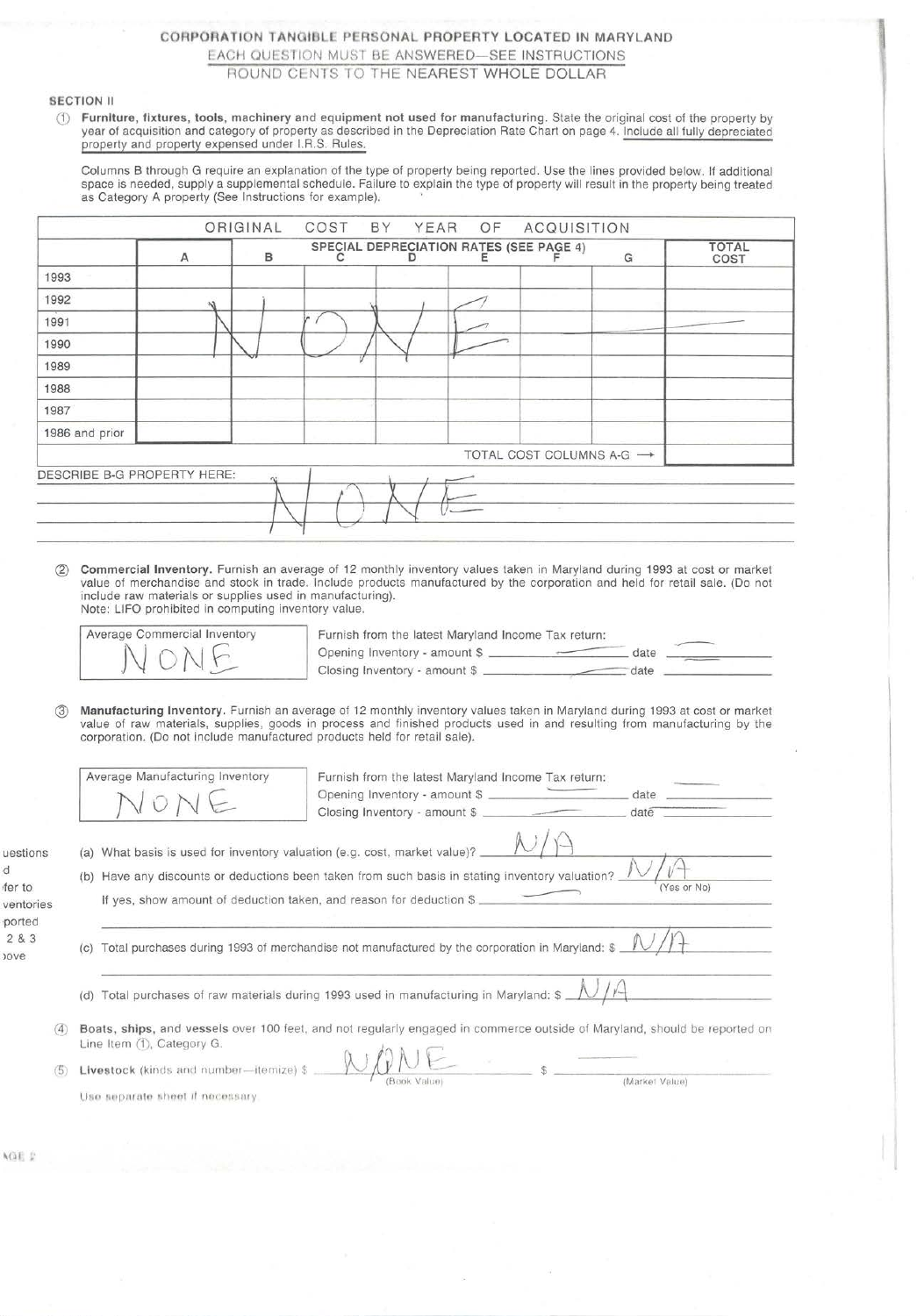® **Vehicles** with Interchangeable Registrations {dealer, recycler, finance company , **special mobile equipment,** and transporter plates) and unregistered vehicles should be reported here.

|      |             | ORIGINAL COST BY YEAR OF ACQUISITION |                |                      |  |
|------|-------------|--------------------------------------|----------------|----------------------|--|
| 1993 |             |                                      | 1991           |                      |  |
| 1992 | $\check{ }$ |                                      | 1990 and prior | <b>Total Cost \$</b> |  |

(!) **Tools, machinery and equipment used for manufacturing:** State the original cost of the property by year of acquisition . Include all fully depreciated property and property expensed under l.R.S. Rules.

If exemption is claimed for the first time, a manufacturer's exemption application must be submitted before this exemption can be granted. Contact the Department for an application.

|              | ORIGINAL COST BY YEAR OF ACQUISITION |                      |
|--------------|--------------------------------------|----------------------|
| 1993         | 1989                                 |                      |
| 1992<br>1988 |                                      | <b>Total Cost \$</b> |
| 1991         | 1987                                 |                      |
| 1990         | 1986 and prior                       |                      |

® Note: Include tools, machinery and equipment not used for manufacturing in Line Item G).

® **Supplies and other tangible personal property** (not included in any item reported above). ~ *<sup>J</sup>* Supplies owned by the corporation . Average Cost\$ \_\_ \_ ' t+---~ Other personal property . . . . . . . . . . . . . . . . . . . . . . .... . ...... Total Cost \$ \_ \_\_\_...,\_...\_.~ <sup>V</sup>\_\_ v \_\_\_ \_ Other personal property  $\ldots$   $\ldots$   $\ldots$   $\ldots$   $\ldots$   $\ldots$   $\ldots$   $\ldots$   $\ldots$   $\ldots$   $\ldots$   $\ldots$   $\ldots$   $\ldots$   $\ldots$   $\ldots$   $\ldots$   $\ldots$   $\ldots$   $\ldots$   $\ldots$   $\ldots$   $\ldots$   $\ldots$   $\ldots$   $\ldots$   $\ldots$   $\ldots$   $\ldots$   $\ldots$   $\ldots$   $\ldots$   $\ldots$ 

File separate schedule showing names and addresses of owners, lease number, description of property, installation date and separate cost in each case.<br>
1) **Property owned by the corporation but used or held by others** as lessee or otherwise. Cost \$  $\mathcal{N} \cup \mathcal{N} \subseteq$ 

File separate schedule showing names and addresses of lessees, lease number, description of property, installation date and original cost by year of acquisition for each location. Schedule should group leases by county where the property is located. Manufacturer lessors should submit the original selling price of the property.

### **SECTION III**

(Yes or No)

This Section must be completed if question D on page 1 is answered yes:

A. Total Gross Sales, or amount of business transacted during 1993 in Maryland \$ \_

If the corporation has sales in Maryland and does not report any personal property explain how the business is conducted without personal property. If the corporation is using the personal property of another business, provide the name and address of that business.

- B. If the corporation operates on a fiscal year, state beginning and ending dates:
- C. If this is the corporation 's first Maryland Personal Property tax return , state whether or not it succeeds an established business and give name:---------------------------------------
- D. Does the corporation own any fully depreciated and/or expensed personal property located in Maryland? \_\_\_\_\_\_\_\_\_\_\_\_\_\_\_\_ If (Yes or No) yes, is that property reported on this return?
- (Yes or No) E. Does the submitted balance sheet or depreciation schedule reflect personal property located outside of Maryland? If yes, reconcile it with this return.
- F. Has the corporation disposed of assets or transferred assets in or out of Maryland during 1993? \_\_\_\_\_\_\_\_\_ If yes, (Yes or No) complete Form 4C (Disposal and Transfer Reconciliation).

## • **PLEASE READ "IMPORTANT REMINDERS " ON PAGE 4 BEFORE SIGNING•**

**I declare under the penalties of perjury, pursuant to Tax-Property Article 1-201 of the Annotated Code of Maryland, that this return, including any accompanying schedules and statements, has been examined by me and to the best of my knowledge and belief is a true, correct and complete return .** 

|                       | NAME OF FIRM, OTHER THAN TAXPAYER, PREPARING THIS RETURN |      |
|-----------------------|----------------------------------------------------------|------|
|                       |                                                          |      |
| SIGNATURE OF PREPARER |                                                          | DATE |
|                       |                                                          |      |

CORPORATE OFFICER  $\frac{(5/5)}{6}$  /  $434 - 8217$ <br>PREPARER'S PHONE NUMBER

1

 $\bigcap_{\alpha}$